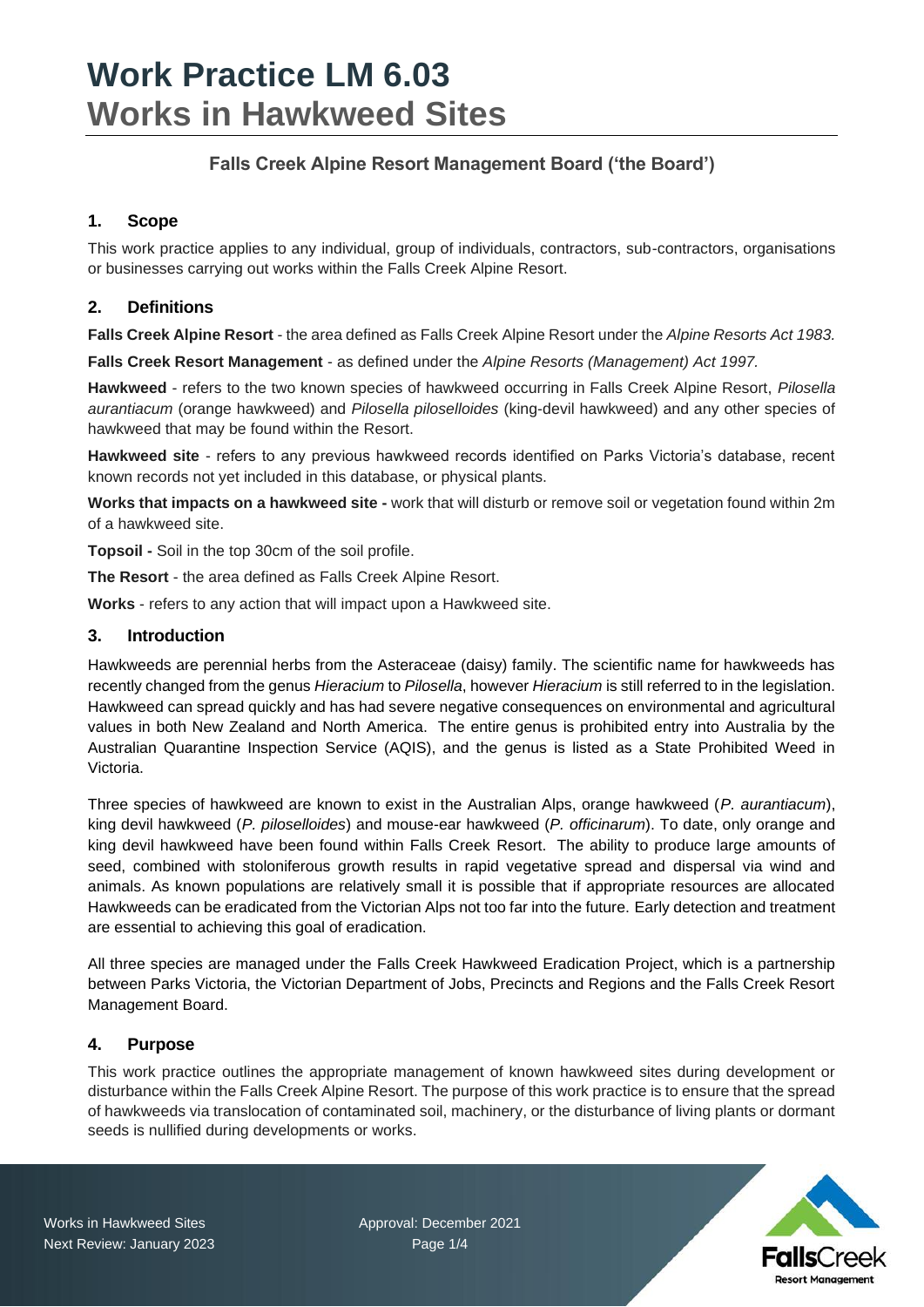## **5. Responsibilities**

Records of hawkweed sites within the Falls Creek Alpine Resort will be added to the Parks Victoria database. Information on all new sites and alterations to existing sites should be communicated directly to FCRM Land Management who will then contact the Hawkweed control manager at the Parks Victoria Mt. Beauty office.

Identification of new sites at any time is the responsibility of everyone living, working or visiting the resort.

#### **6. Procedures/Practice Guidelines**

All works that disturb soil within Falls Creek Alpine Resort must be authorised by the Director Economic Development and Land Management, Falls Creek Resort Management prior to the commencement of works. Falls Creek Resort is effectively a contaminated area for hawkweed. All outside works within the Resort must be assessed for the presence of hawkweed and any soil disturbance within the Resort will be treated as assumed contaminated soil. The method of disturbance and movement of soil must be approved by the Director Economic Development and Land Management prior to works commencing. Hawkweed sites need to be identified during the planning and application phase of projects that require permit applications to be submitted to the Department Environment, Land, Water and Planning (DELWP). Information on hawkweed sites and how this works practice applies can be obtained by contacting Falls Creek Resort Management.

All works that occur within the Resort must include this Work Practice in Site Environmental Management Plans (SEMP's) that are submitted to DELWP or if not required under the planning scheme to be discussed with an FCRM representative. Those works that will occur in an area that contains a Hawkweed site must further describe how the works are likely to impact on the known sites within the works area. The protocols to be followed will depend on the type and location of the works. The site foreman must be inducted with the Works in Hawkweed Sites Work Practice prior to works commencing by an FCRM representative. All staff working on site must be inducted by either the site foreman or by a FCRM representative.

If a new Hawkweed plant is found during works then work in this area needs to cease and the FCRM land management team notified immediately for follow up.

When undertaking works in the Resort the following procedures must be followed:

#### **6.1 For works where a Hawkweed site is present but not directly disturbing the known hawkweed site (i.e., no soil disturbance within 2m of a hawkweed site):**

- Retain any Hawkweed site markings and avoid disturbance to these areas
- Enable maintained access to the Hawkweed site for regular monitoring. Ensure the hawkweed site is not to be covered by materials/ equipment etc.

#### **6.2 For soil disturbance and removal from anywhere within the Resort: Where soil is to be moved to an alternate location**

- Area of soil to be removed and location must be approved by a FCRM representative prior to the works commencing
- Remove soil using either machinery or hand tools and place in transport vehicle. There must be no incidental spreading of soil on the site during removal. When possible, lay out plastic sheeting or a similar impervious material on the bed of the transport vehicle.
- Cover the soil on the transport vehicle with plastic or a similar impervious material to ensure no soil is lost during transportation.



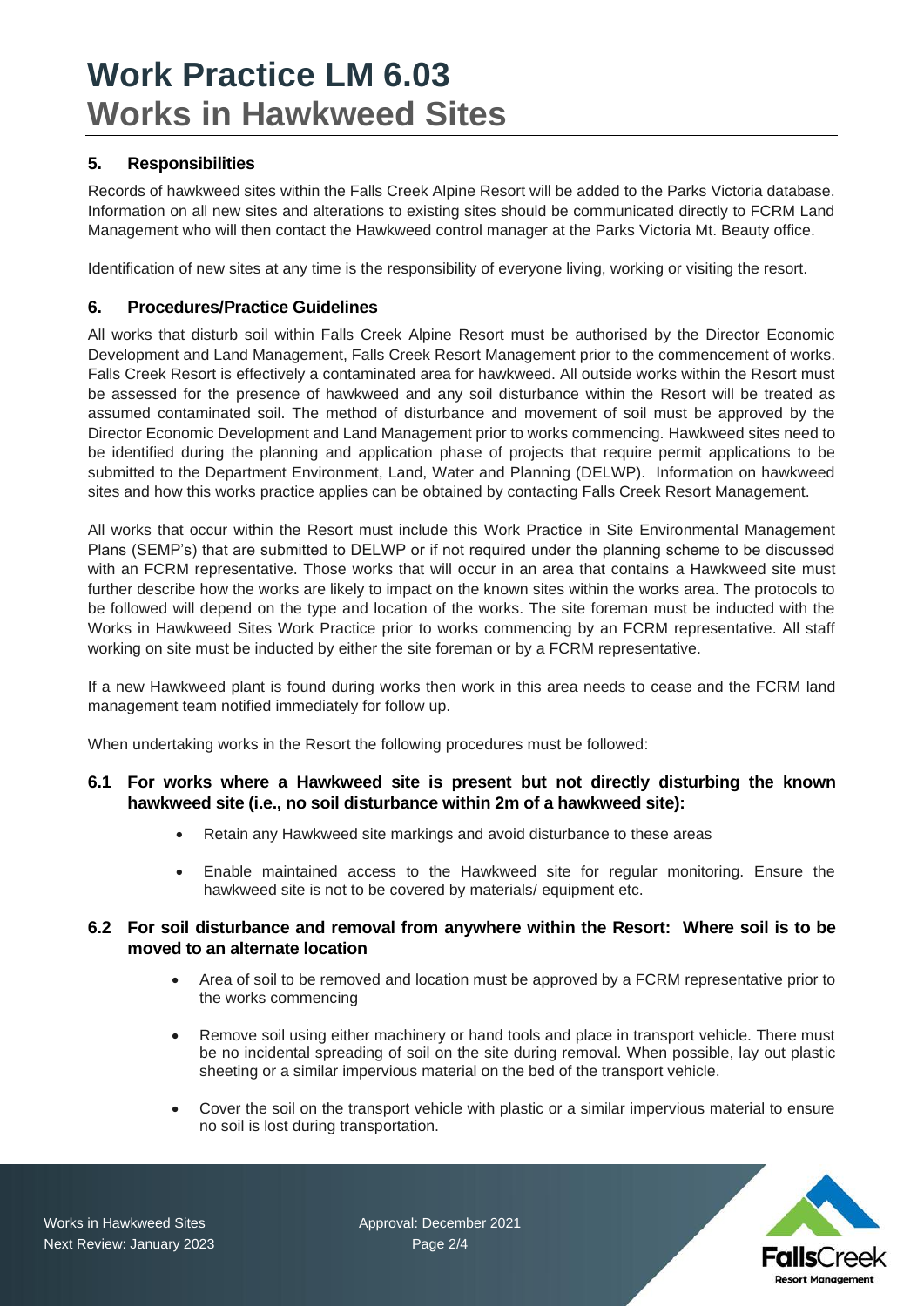- Return the transport vehicle to the worksite and follow the equipment hygiene procedure.
- Wash down the plastic or covering material as per the equipment hygiene procedure.
- For large projects that excavate deep into the subsoil, the risk of contaminated Hawkweed soil will be considered as part of the SEMP with individual case-by-case details to be specified regarding the washing down, the staging of soil material and the movement of soil to locations outside of the Resort. Topsoil is to be treated as the highest priority for minimising weed spread.
- If soil is moved off mountain the receiver of the soil should be notified that the soil has come from a Hawkweed contaminated area. After soil is emptied the truck should be washed down following the hygiene procedure below.
- If soil is proposed for use in another location within the Resort, then the risk of Hawkweed spread will be assessed by FCRM and the movement pathway logged by FCRM's Environment Officer.

#### **6.3 For soil disturbance and removal from anywhere within the Resort: Where soil will remain on site**

- Ensure PV have clearly marked any known hawkweed plants onsite. Ensure that no material stockpiles, access routes, waste receptacles or equipment storage are placed on or within a two (2) metre radius of a marked hawkweed site.
- Maintain excavated/ disturbed topsoil on site and ensure it is marked and can be accessed by Hawkweed eradication staff, or maintain excavated/ disturbed topsoil on site and bury to a depth of at least 30cm,
- Ensure that access to the site remains open and safe for monitoring by either FCRM or PV staff.

#### **7. Equipment Hygiene**

- All vehicles, machinery, equipment and footwear must be washed down with water after working with contaminated soil or working in a known hawkweed site.
- Machinery and tools must be washed down onsite or as soon as reasonably practicable (in some instances FCRM crews may select to transport covered equipment to the triple interceptor washdown bay at the FCRM workshop) immediately after working with contaminated soil or before moving to a different location if they have been accessing a Hawkweed site. Areas to be washed down include all parts of machinery or tools that have come into contact with contaminated soil including machinery and vehicle tyres. The area of washdown should be bunded to prevent seed spread due to water runoff, suitable bunding may include silt bags or silt fencing. All soil and vegetation must be washed from the vehicle.
- Footwear must be washed down prior to leaving a known hawkweed site. Hawkweed sites are marked with orange flags and/or flagging tape.
- Trucks that have transported soil off the mountain should wash down their vehicle at an appropriate washdown bay after emptying loads of soil.

#### **8. Reporting**

All works that impact on hawkweed sites must be reported to Parks Victoria and the database updated accordingly.

Works in Hawkweed Sites **Approval: December 2021**